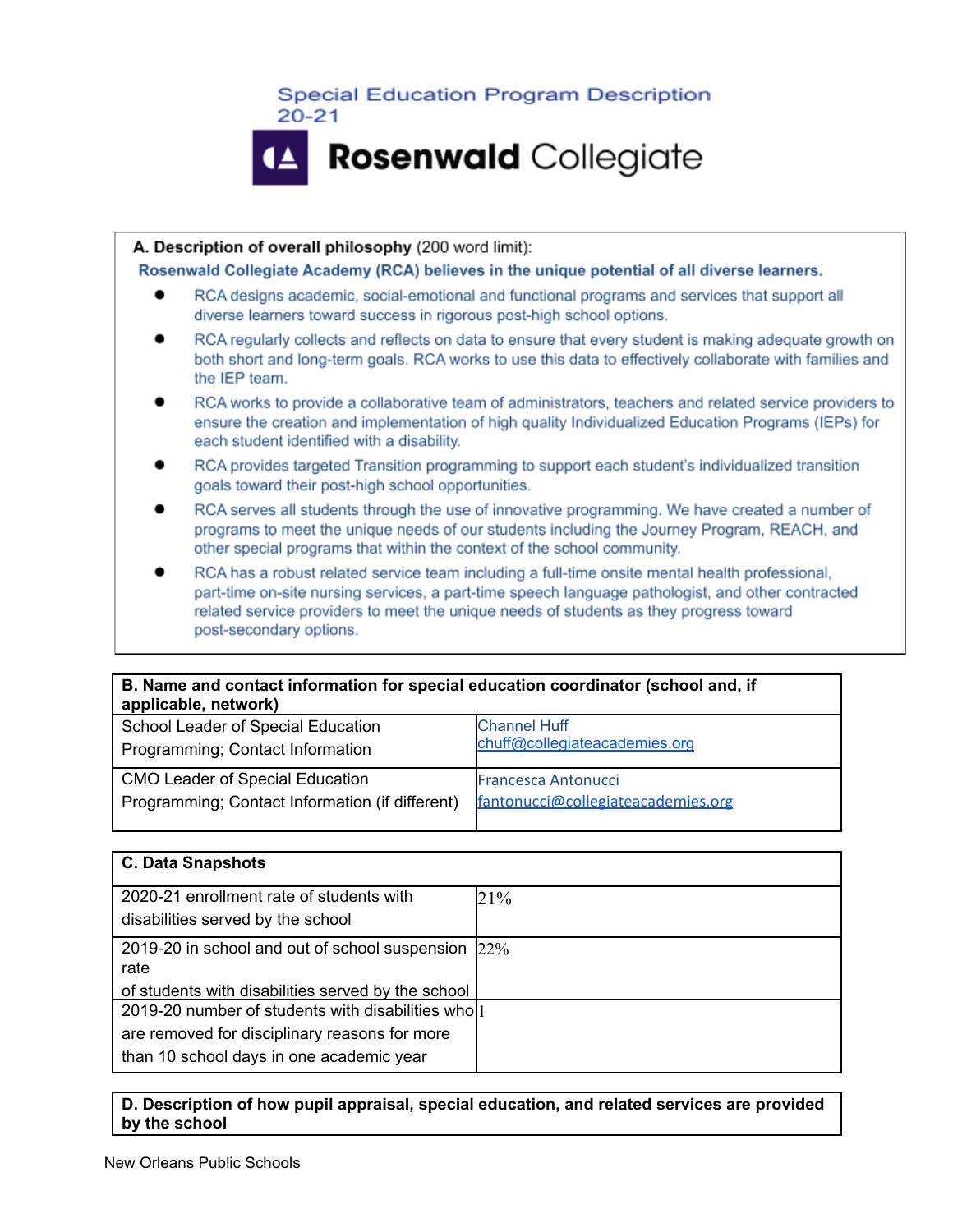

| Appraisal/Evaluation                                                           |                                                                                                 |
|--------------------------------------------------------------------------------|-------------------------------------------------------------------------------------------------|
| Main point of contact<br>if a parent would like<br>to request an<br>evaluation | <b>Channel Huff</b><br>Intervention and Compliance Coordinator<br>chuff@collegiateacademies.org |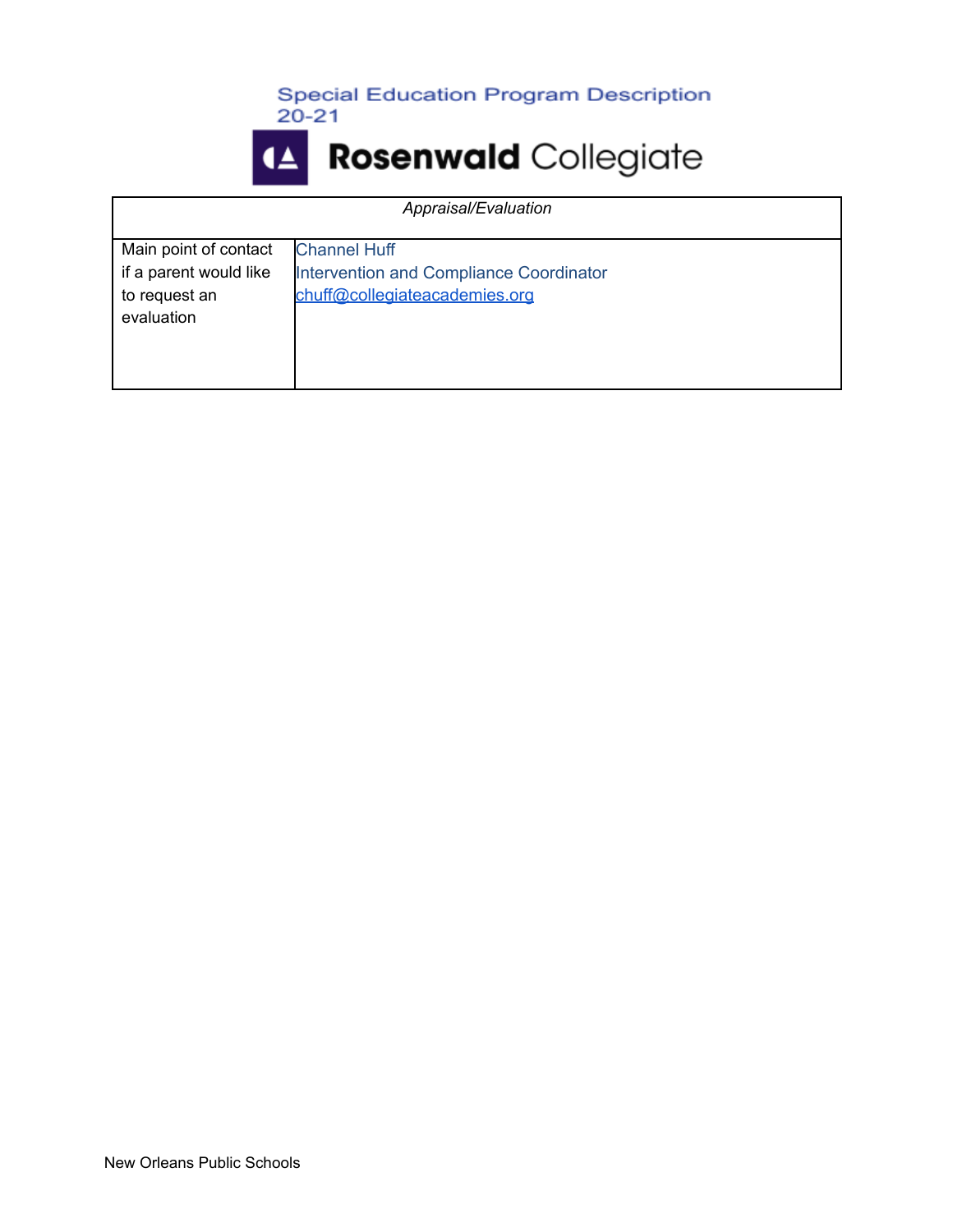| Response to                | Examples of universal                                                                                                                                                                                                                                                                                                                                   |
|----------------------------|---------------------------------------------------------------------------------------------------------------------------------------------------------------------------------------------------------------------------------------------------------------------------------------------------------------------------------------------------------|
| Intervention: Overview     |                                                                                                                                                                                                                                                                                                                                                         |
|                            | screeners:                                                                                                                                                                                                                                                                                                                                              |
|                            | <b>Reading Screeners:</b>                                                                                                                                                                                                                                                                                                                               |
|                            | MAP Reading – Assesses grade level reading comprehension<br>Really Great Reading Phonics Screeners - Assesses phonics<br>$\bullet$<br><b>skills</b><br>• Fluency CBM - Assesses ability to fluently read texts<br>• Further screenings are available and used for scholars in<br>specialized programs depending on their level of need.                 |
|                            |                                                                                                                                                                                                                                                                                                                                                         |
|                            | <b>Math Screeners:</b><br>MAP Math - Assesses grade level numeracy ability<br>$\bullet$<br>CCSS Fluency - Assesses ability to fluently do grade level math<br>$\bullet$<br>calculations according to Common Core State Standards<br>Further screenings are available and used for scholars in<br>specialized programs depending on their level of need. |
|                            | <b>Social-Emotional Screeners:</b><br>Strengths and Difficulties Questionnaire (SDQ)**<br>**Screener not administered if parents do not consent.<br>$\Omega$                                                                                                                                                                                            |
|                            | <b>Speech Language Screeners:</b><br>Clinical Evaluation of Language Fundamentals (CELF-5)**<br>$\bullet$<br>**Screener not administered if parents do not consent.<br>$\overline{O}$                                                                                                                                                                   |
|                            | Examples of reading                                                                                                                                                                                                                                                                                                                                     |
|                            | interventions:                                                                                                                                                                                                                                                                                                                                          |
|                            | <b>Phonics Interventions:</b><br><b>Phonics Boost/Blitz</b><br>$\bullet$<br>Read Naturally (phonics track)<br>Wilson Reading System (for most severe needs)<br>$\bullet$                                                                                                                                                                                |
|                            | <b>Fluency Interventions:</b><br>• Read Naturally                                                                                                                                                                                                                                                                                                       |
|                            | <b>Comprehension Interventions:</b><br><b>Guided Reading</b><br>$\bullet$<br>Independent Reading with leveled books and targeted<br>$\bullet$<br>conferencing                                                                                                                                                                                           |
|                            | Examples of math interventions:                                                                                                                                                                                                                                                                                                                         |
| New Orleans Public Schools |                                                                                                                                                                                                                                                                                                                                                         |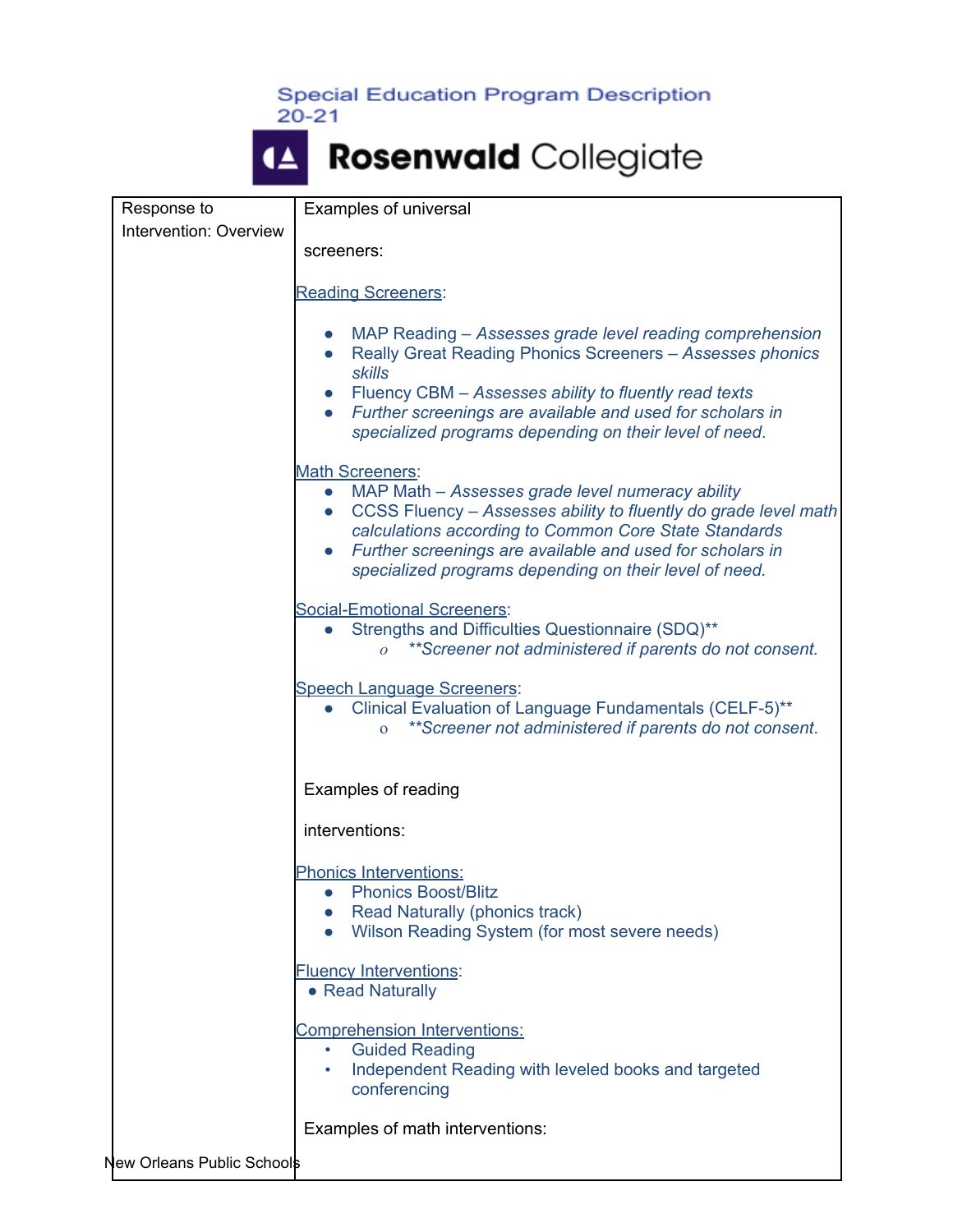



| $\bullet$<br>$\bullet$ | Math Fluency Interventions (varied curriculums)<br>Computation Interventions (varied curriculums)<br><b>Common Core aligned Conceptual Math Understanding</b><br>Interventions (varied curriculums) |
|------------------------|-----------------------------------------------------------------------------------------------------------------------------------------------------------------------------------------------------|
|------------------------|-----------------------------------------------------------------------------------------------------------------------------------------------------------------------------------------------------|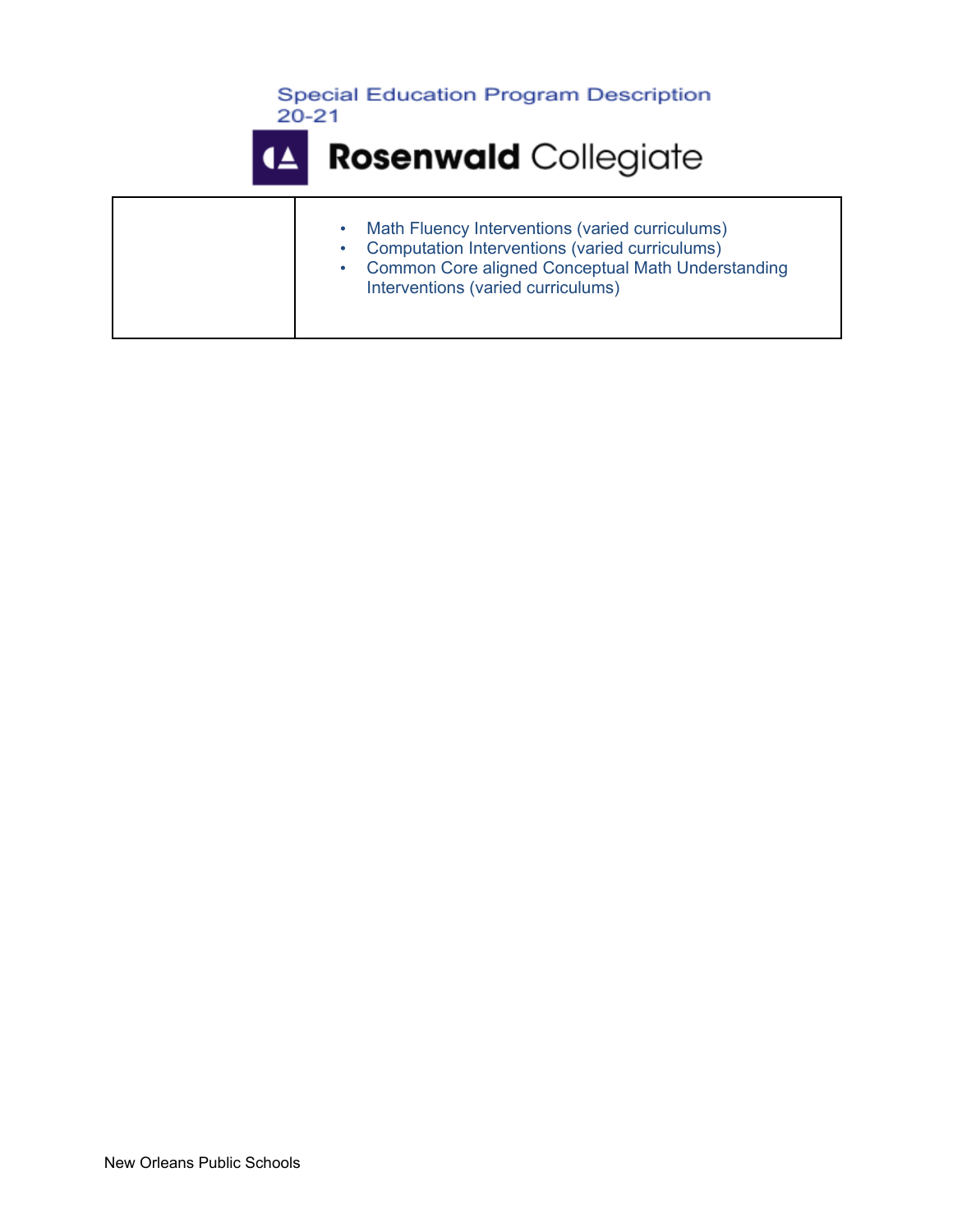



| Examples of behavior interventions:                                                                                                                                                                                                                                                                                                                                                                                                                                                                                                                                                                                                                                                                                                                                                                                                             |
|-------------------------------------------------------------------------------------------------------------------------------------------------------------------------------------------------------------------------------------------------------------------------------------------------------------------------------------------------------------------------------------------------------------------------------------------------------------------------------------------------------------------------------------------------------------------------------------------------------------------------------------------------------------------------------------------------------------------------------------------------------------------------------------------------------------------------------------------------|
| <b>Mental Health Interventions:</b><br><b>Individual Counseling</b><br>٠<br><b>Targeted Group Counseling</b><br>Groups target skill building that could include but are not limited<br>$\Omega$<br>to; anger management, motivation, anxiety, social skills, etc.<br><b>Tiered System of Behavior Supports:</b><br>Every CA school has a continuum of behavioral supports that<br>increase in intensity as the scholar's level of need increases. These<br>supports could include, but are not limited to:<br>Behavior Contracts with advisors and teachers<br>$\Omega$<br>Check-In/Check-Out systems<br>$\Omega$<br>Individualized Behavior Improvement Plans<br>$\Omega$<br>Teacher consultation with mental health professional to<br>$\mathbf{O}$<br>collaborate on appropriate behavior supports within the regular<br>education classroom |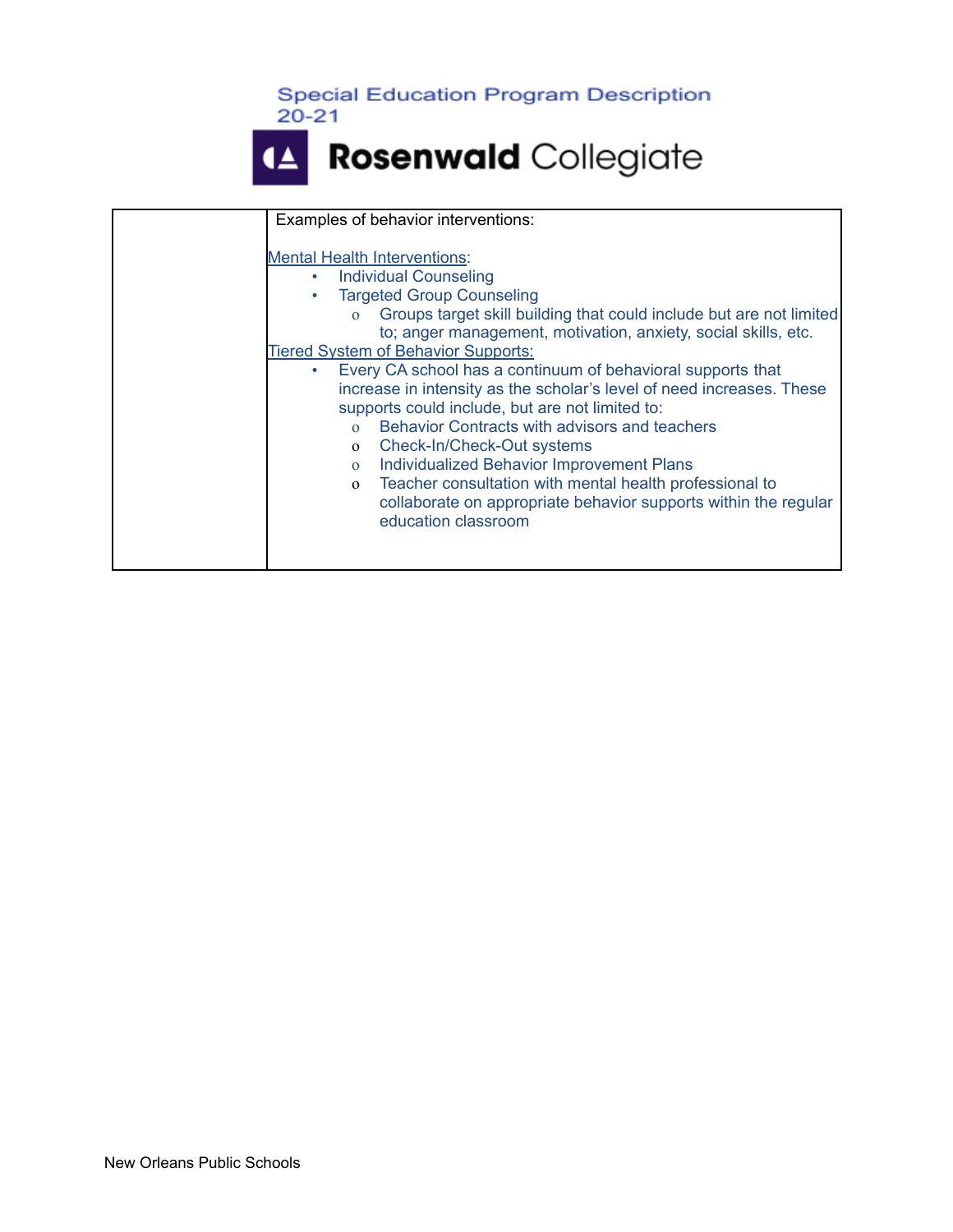| <b>School Building</b> |                              | Members of the SBLC:                                                                                                                                                                                                                                                                                                                                                                                                                                                                                                                                                                                                                                                                                                                                                                                                                                                                                                                                                                                                                                                                                                                                                                                                                                                                                                                                                                                                                |
|------------------------|------------------------------|-------------------------------------------------------------------------------------------------------------------------------------------------------------------------------------------------------------------------------------------------------------------------------------------------------------------------------------------------------------------------------------------------------------------------------------------------------------------------------------------------------------------------------------------------------------------------------------------------------------------------------------------------------------------------------------------------------------------------------------------------------------------------------------------------------------------------------------------------------------------------------------------------------------------------------------------------------------------------------------------------------------------------------------------------------------------------------------------------------------------------------------------------------------------------------------------------------------------------------------------------------------------------------------------------------------------------------------------------------------------------------------------------------------------------------------|
| Level Committee        |                              | Director of Student Support (DSS)<br>$\bullet$                                                                                                                                                                                                                                                                                                                                                                                                                                                                                                                                                                                                                                                                                                                                                                                                                                                                                                                                                                                                                                                                                                                                                                                                                                                                                                                                                                                      |
|                        | <b>School Counselor</b><br>٠ |                                                                                                                                                                                                                                                                                                                                                                                                                                                                                                                                                                                                                                                                                                                                                                                                                                                                                                                                                                                                                                                                                                                                                                                                                                                                                                                                                                                                                                     |
| (SBLC)                 |                              | Director of Curriculum and Instruction (DCI)<br>٠                                                                                                                                                                                                                                                                                                                                                                                                                                                                                                                                                                                                                                                                                                                                                                                                                                                                                                                                                                                                                                                                                                                                                                                                                                                                                                                                                                                   |
|                        |                              | Dean of Students (as needed)<br>٠                                                                                                                                                                                                                                                                                                                                                                                                                                                                                                                                                                                                                                                                                                                                                                                                                                                                                                                                                                                                                                                                                                                                                                                                                                                                                                                                                                                                   |
|                        |                              | Director of Pupil Appraisal (as needed)<br>٠                                                                                                                                                                                                                                                                                                                                                                                                                                                                                                                                                                                                                                                                                                                                                                                                                                                                                                                                                                                                                                                                                                                                                                                                                                                                                                                                                                                        |
|                        |                              | <b>Example engagements with parents: CA schools believe that parents are</b><br>important members of a scholar's intervention process. We work to include<br>parents as much as possible when it is suspected a scholar may need more<br>intense intervention and/or interventions for the first time.<br>Parents are informed about intervention at multiple points in a process toward<br><b>SBLC:</b><br>1. Parents are contacted when the school identifies a scholar at risk and in<br>need of an intervention area.<br>2. Parents are contacted when the school's SBLC team suspects that the<br>scholar may need more intervention, has made adequate growth and no<br>longer requires interventions and/or is recommended for a special<br>education evaluation under Bulletin 1508.<br>3. Parent permission is obtained for any screenings and/or evaluations<br>Example decisions SBLC team can make:<br>Conduct no further action at this time.<br>Continue current intervention and progress monitoring through the RTI<br>$\bullet$<br>process.<br>Conduct additional interventions through the RTI process.<br>۰<br>Refer the student to the appropriate committee to conduct a Section 504<br>٠<br>evaluation.<br>Refer the student to pupil appraisal personnel for support services<br>٠<br>Refer the student to pupil appraisal personnel for an individual<br>٠<br>evaluation if an exceptionality is suspected. |
|                        |                              |                                                                                                                                                                                                                                                                                                                                                                                                                                                                                                                                                                                                                                                                                                                                                                                                                                                                                                                                                                                                                                                                                                                                                                                                                                                                                                                                                                                                                                     |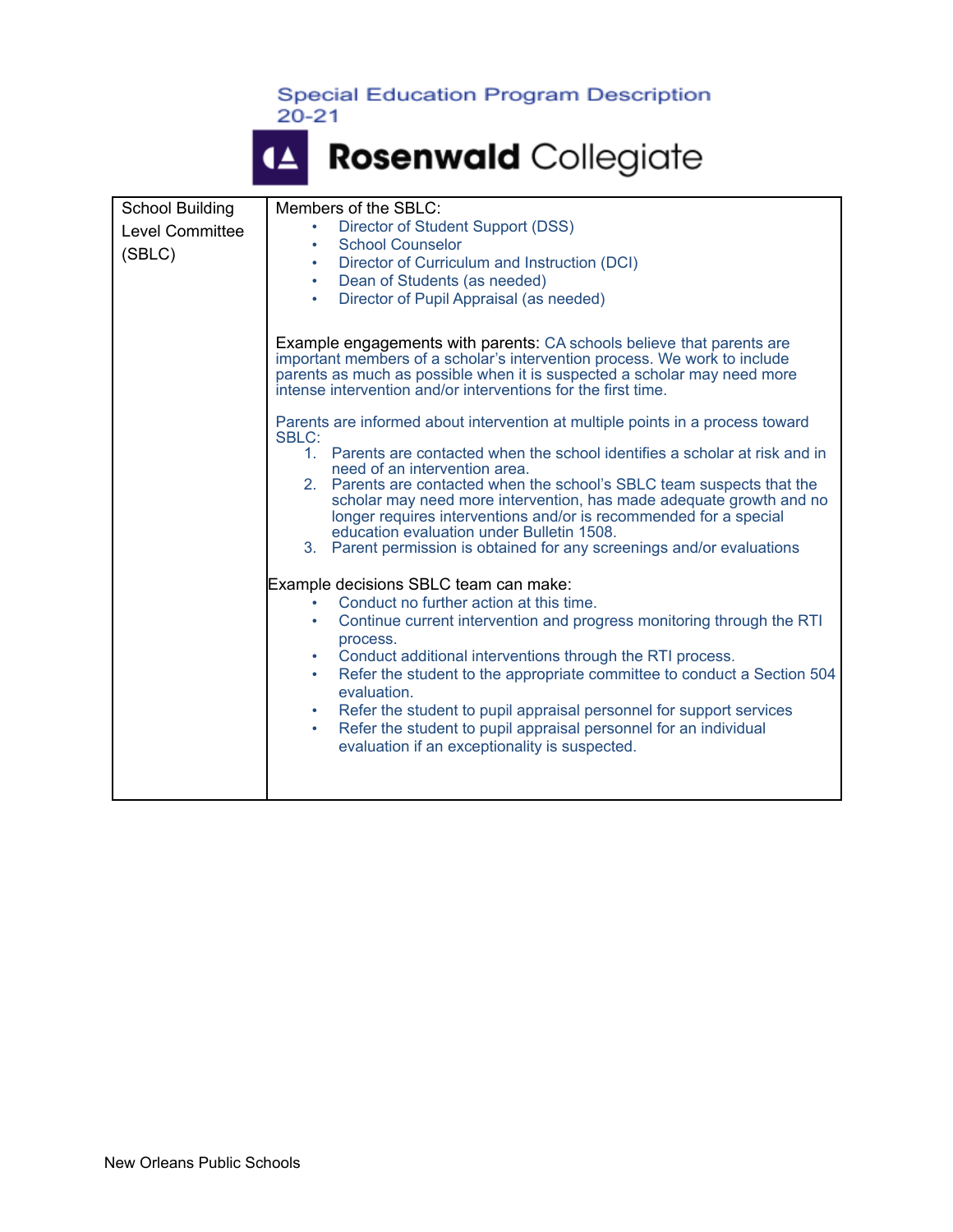$20 - 21$ 

| Appraisal Team             | Members of appraisal team:                                                           |
|----------------------------|--------------------------------------------------------------------------------------|
|                            | Team members always present:                                                         |
|                            | Network Director of Pupil Appraisal Services (full-time CA team member)              |
|                            | Director of Student Support and/or Intervention Compliance Coordinator (both         |
|                            | full-time school team members)                                                       |
|                            |                                                                                      |
|                            |                                                                                      |
|                            | Team members present as needed:                                                      |
|                            | Speech Language Pathologist (full-time network team member)                          |
|                            | School Counselor (full-time school team member)                                      |
|                            | Nurse (contracted team member)<br>۰                                                  |
|                            | Occupational Therapist (full-time network team member)<br>$\bullet$                  |
|                            | Physical Therapist (full-time network team member)<br>٠                              |
|                            | Adapted Physical Education Teacher (contracted team member)<br>$\bullet$             |
|                            | Audiologist (contracted team member)<br>$\bullet$                                    |
|                            | Orientation and Mobility (contracted team member)<br>٠                               |
|                            | Doctor (contracted team member)<br>٠                                                 |
|                            |                                                                                      |
|                            | Example engagements with parents:                                                    |
|                            |                                                                                      |
|                            | CA schools believe that parents are important members of a scholar's evaluation      |
|                            | process. We work to include parents from the time a scholar is identified as         |
|                            | needing further intervention to the time the report is disseminated. We believe that |
|                            | partnership with parents is central to this process and provide multiple access      |
|                            | points for them to be meaningfully included.                                         |
|                            | Parents are contacted at many points in the evaluation process:                      |
|                            | 1. Parents are contacted when the school identifies a scholar as at risk and in      |
|                            | need of an intervention area.                                                        |
|                            |                                                                                      |
|                            | 2. Parents are contacted when the schools SBLC team suspects that the                |
|                            | scholar may need more intervention, has made adequate growth and no                  |
|                            | longer requires interventions and/or is recommended for a special                    |
|                            | education evaluation under Bulletin 1508.                                            |
|                            | 3. Parents are present for initial meeting to finalize decision to evaluate          |
|                            | scholar and sign consent for evaluation at this time.                                |
|                            | 4. Parents participate as a part of the evaluation process, including being          |
|                            | interviewed as a part of the evaluation.                                             |
|                            | 5. Parents are present at the time the evaluation is disseminated to the IEP         |
|                            | team.                                                                                |
|                            | 6. Parents are invited and present at the IEP (30 days after evaluation              |
|                            | dissemination) to incorporate the new evaluation into their scholar's IEP.           |
|                            |                                                                                      |
|                            | Example decisions appraisal team can make:                                           |
|                            |                                                                                      |
|                            | Scholar qualifies for disability under IDEA - initial identification for             |
|                            | scholars to qualify for special education the first time.                            |
|                            | Scholar no longer qualifies for disability under IDEA - scholar no longer<br>٠       |
|                            | meets requirements to receive special education services.                            |
|                            | Scholar needs a more (or less) restrictive environment to meet their<br>٠            |
|                            | educational, social emotional, and/or functional needs.                              |
|                            |                                                                                      |
|                            | Scholar's disability category has changed. (For example, scholar<br>٠                |
|                            | changes from SLI, speech only, to SLD in the area of basic reading.)                 |
|                            | All decisions are accompanied with recommendations by the<br>٠                       |
|                            | evaluation team on next steps given any of the above decisions.                      |
|                            |                                                                                      |
| New Orleans Public Schools |                                                                                      |
|                            |                                                                                      |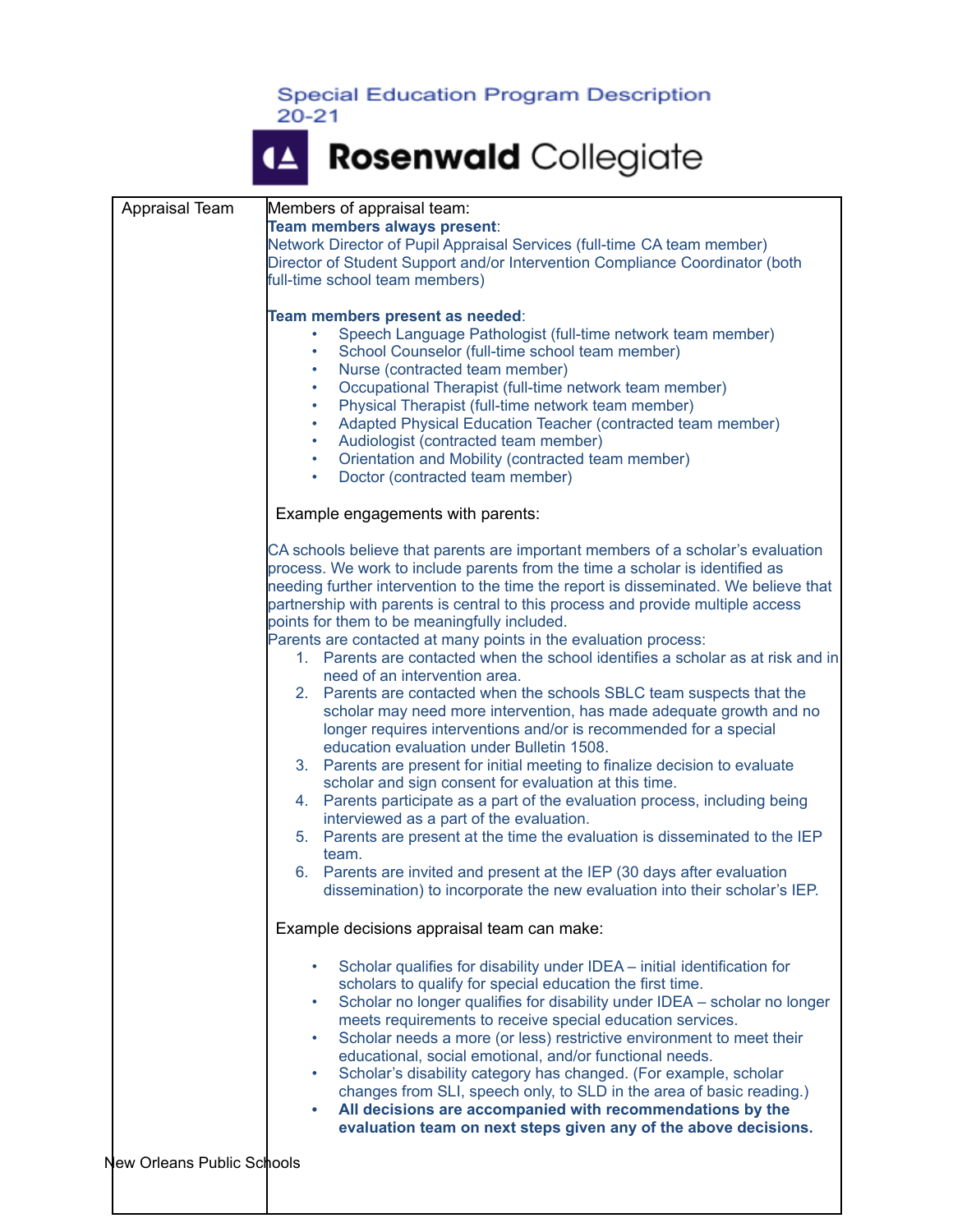T

Г

#### Rosenwald Collegiate  $\blacktriangle$

٦

|                    | Instructional and Related Services Provision and Staffing                                                                                                             |
|--------------------|-----------------------------------------------------------------------------------------------------------------------------------------------------------------------|
| Specialized        | # Special Education Teachers: 5                                                                                                                                       |
| Instruction        | # Paraprofessionals: 5 (Including 1 Behavior Interventionist)                                                                                                         |
|                    | Examples of curricula:                                                                                                                                                |
|                    | • Content and curriculum are individualized by specialized program, RTI based                                                                                         |
|                    | intervention and/or course scholar is enrolled in. Most content curricula is written                                                                                  |
|                    | by the CA curriculum team, which includes both academic interventionists and                                                                                          |
|                    | special education teachers. Some other curriculums and interventions that are                                                                                         |
|                    | used (based on scholar need) include:                                                                                                                                 |
|                    | LearnZillion<br>$\overline{O}$                                                                                                                                        |
|                    | <b>Phonics Boost/Blitz</b><br>$\Omega$                                                                                                                                |
|                    | <b>Wilson Reading System</b><br>$\mathbf{O}$                                                                                                                          |
|                    | Guided Reading (Engage, Embark, etc.)<br>$\mathbf{O}$                                                                                                                 |
|                    | <b>Read Naturally</b><br>$\overline{O}$<br>Khan Academy, Tenmarks<br>$\overline{O}$                                                                                   |
|                    | <b>Unique Learning System</b><br>$\mathbf{O}$                                                                                                                         |
|                    |                                                                                                                                                                       |
|                    | All curricula is selected for each individual scholar based on their quarterly                                                                                        |
|                    | benchmarks as outlined in their Individualized Education Plan (IEP).                                                                                                  |
|                    | Success/mastery towards IEP goals and progress in general education is reviewed                                                                                       |
|                    | quarterly to ensure scholar is making progress. If scholar is not making progress,                                                                                    |
|                    | families are notified via the IEP Progress Reporting process. This may trigger an<br>IEP team meeting to explore a different and more effective way to ensure scholar |
|                    | progress, which may include a change in curricular programming.                                                                                                       |
|                    |                                                                                                                                                                       |
| Speech/Language    | # On staff or contracted from external provider:                                                                                                                      |
|                    | RCA will provide services with a shared Speech Language Pathologist that                                                                                              |
|                    | additionally will work at other CA campuses to ensure all scholars in need of                                                                                         |
|                    | Speech services are adequately served.                                                                                                                                |
|                    |                                                                                                                                                                       |
|                    | If not currently providing service, plan to deliver service in the future: n/a                                                                                        |
| Audiology          | # On staff or contracted from external provider:                                                                                                                      |
|                    | Collegiate Academies schools have a contract agreement with New Orleans                                                                                               |
|                    | Speech and Hearing to provide Audiology services per individual scholar need.                                                                                         |
|                    | If not currently providing service, plan to deliver service in the future: n/a                                                                                        |
| Counseling         | # On staff contracted from external provider:                                                                                                                         |
| (mental health     | RCA has 1 full-time mental health provider on staff.                                                                                                                  |
| and other          |                                                                                                                                                                       |
| therapies)         | If not currently providing service, plan to deliver service in the future: n/a                                                                                        |
| Occupation therapy | # On staff or contracted from external provider:                                                                                                                      |
|                    | Collegiate Academies has on staff one full-time Occupational Therapist.                                                                                               |
|                    |                                                                                                                                                                       |
|                    | If not currently providing service, plan to deliver service in the future: n/a                                                                                        |
|                    |                                                                                                                                                                       |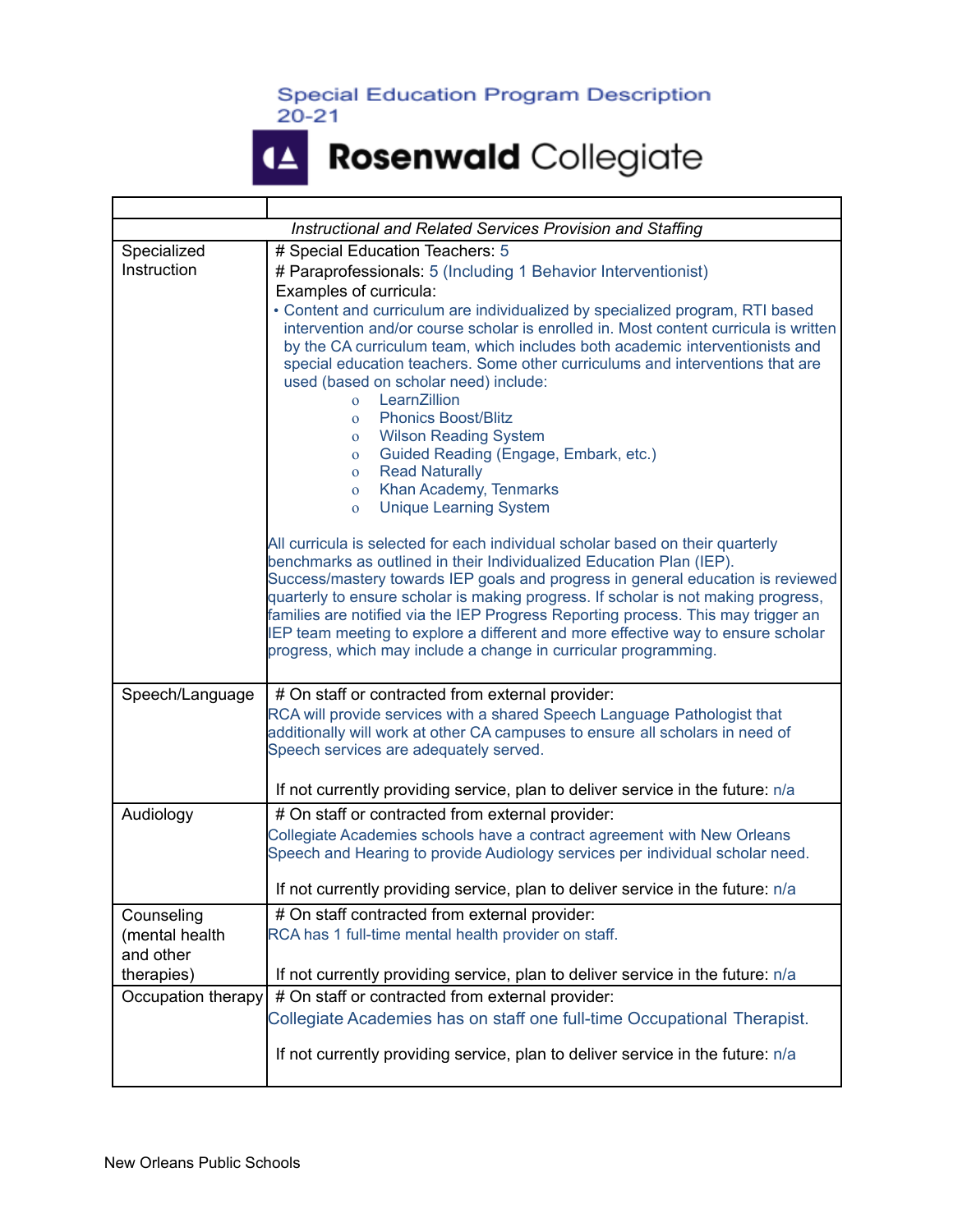



| Physical therapy | # On staff or contracted from external provider:<br>Collegiate Academies has on staff one full-time Physical Therapist. |
|------------------|-------------------------------------------------------------------------------------------------------------------------|
|                  | If not currently providing service, plan to deliver service in the future: n/a                                          |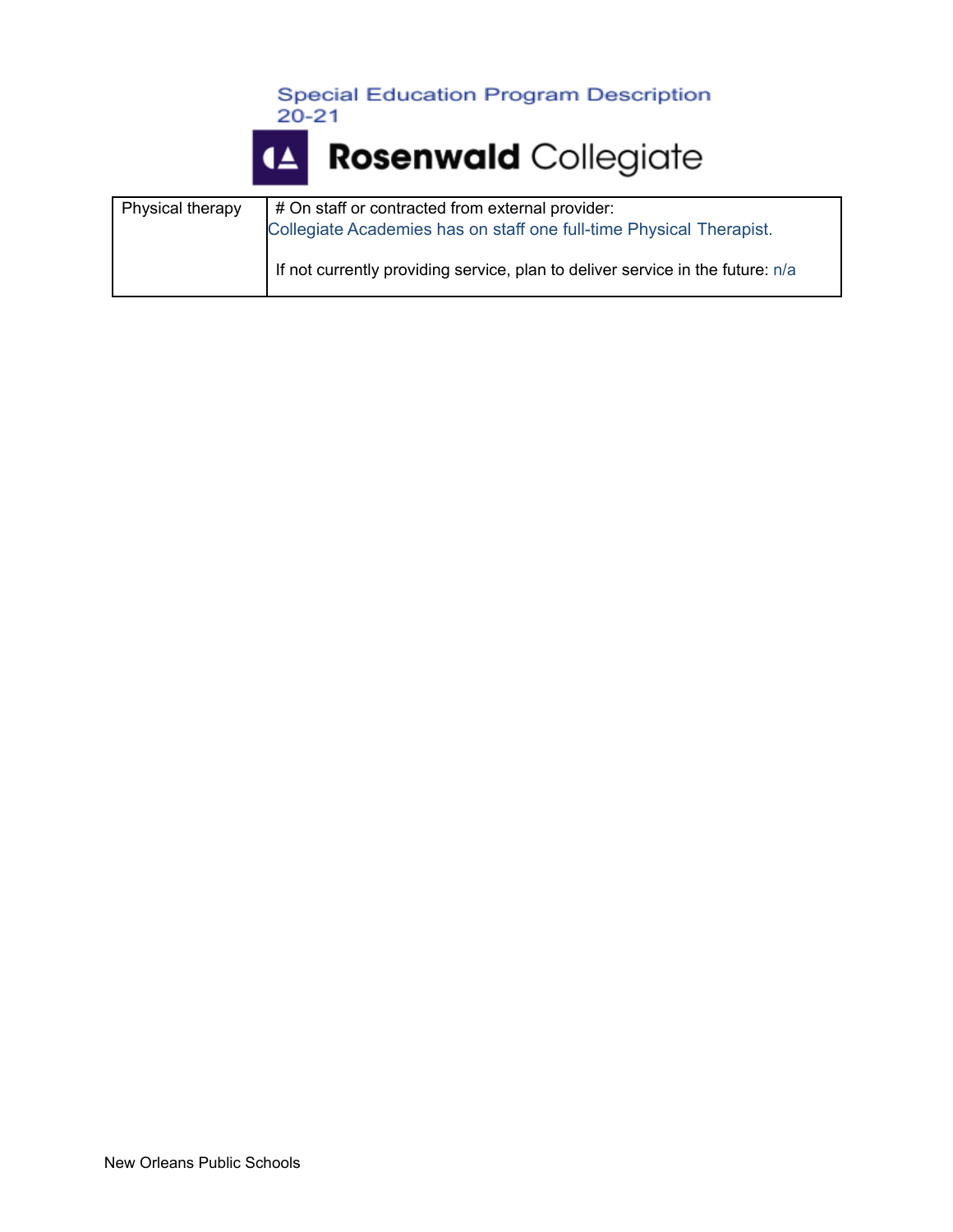



| Health/Nursing                                                             | # On staff or contracted from external provider:                                                                                                                                                                                                                                                                                          |
|----------------------------------------------------------------------------|-------------------------------------------------------------------------------------------------------------------------------------------------------------------------------------------------------------------------------------------------------------------------------------------------------------------------------------------|
| services                                                                   | All Collegiate Academies schools have a part time nurse on campus and<br>contract with a part-time doctor to provide health and nursing services.                                                                                                                                                                                         |
|                                                                            | If not currently providing service, plan to deliver service in the future: n/a                                                                                                                                                                                                                                                            |
| Orientation and                                                            | Describe accessibility accommodations that are available to students:                                                                                                                                                                                                                                                                     |
| mobility services and<br>accessibility including<br>interpreting services) | Orientation and mobility services at Collegiate Academies work to meet<br>the need of individual scholars as defined by their IEP team, special<br>education evaluation and further screenings. Some accommodations that<br>can be made available to a scholar include: Braille, training with assistive<br>technology, interpreting, etc |
|                                                                            | # On staff or contracted from external provider:<br>Collegiate Academies contracts with an Orientation and Mobility provider.                                                                                                                                                                                                             |
|                                                                            | If not currently providing service, plan to deliver service in the future: n/a                                                                                                                                                                                                                                                            |
| Adaptive physical                                                          | # On staff or contracted from external provider:                                                                                                                                                                                                                                                                                          |
| education                                                                  | RCA will provide services with a shared Adapted Physical Education teacher that<br>additionally will work at other CA campuses to ensure all students in need of<br>APE are adequately served.                                                                                                                                            |
|                                                                            | If not currently providing service, plan to deliver service in future: Services were                                                                                                                                                                                                                                                      |
|                                                                            | temporarily suspended during the 20-21 School Year due to COVID protocols                                                                                                                                                                                                                                                                 |
|                                                                            | during virtual learning. APE will resume next school year and compensatory                                                                                                                                                                                                                                                                |
| Specialized                                                                | plans will be offered where appropriate.<br># On staff or contracted from external provider:                                                                                                                                                                                                                                              |
| Transportation                                                             | Collegiate Academies' contract with our bus provider includes specialized<br>transportation for scholars as outlined on their Individualized Education<br>Plan (IEP).                                                                                                                                                                     |
|                                                                            | If not currently providing service, plan to deliver service in the future: n/a                                                                                                                                                                                                                                                            |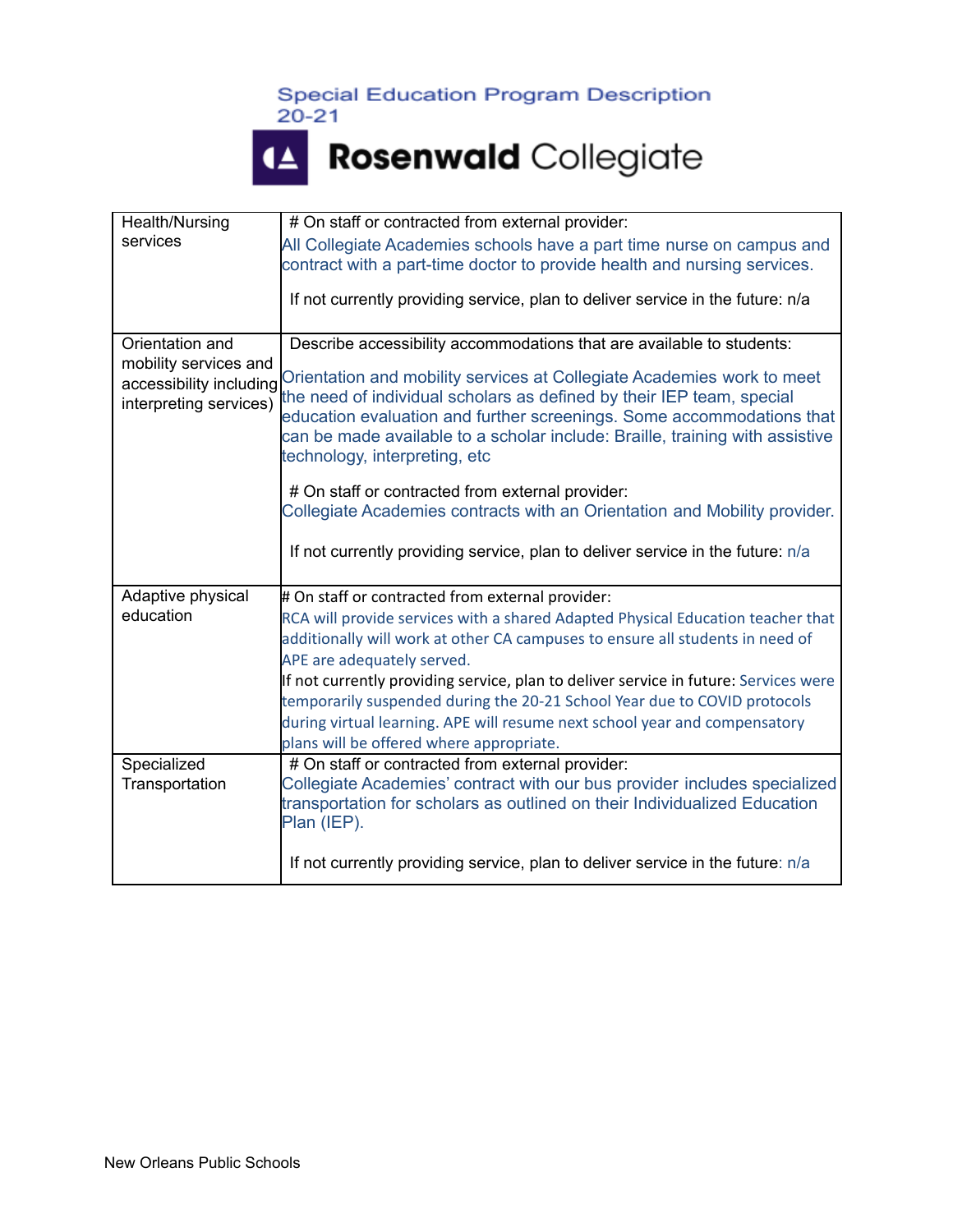| Assistive Technology | # On staff or contracted from external provider:                                                                                                                                                                                                                                                                                                                                                                                                                                                                                                                                                                                                                                                                                                                                                                                                                                                                                                                                                    |
|----------------------|-----------------------------------------------------------------------------------------------------------------------------------------------------------------------------------------------------------------------------------------------------------------------------------------------------------------------------------------------------------------------------------------------------------------------------------------------------------------------------------------------------------------------------------------------------------------------------------------------------------------------------------------------------------------------------------------------------------------------------------------------------------------------------------------------------------------------------------------------------------------------------------------------------------------------------------------------------------------------------------------------------|
|                      | Any scholar in a Collegiate Academies school can access appropriate<br>assistive technology in a variety of ways to ensure they are maximally<br>independent in their courses and life. Assistive Technology partners and<br>providers include:<br>1. CA has an active partnership with LATI to assist schools and<br>scholars appropriately identify individual scholar assistive<br>technology needs and resources.<br>2. CA's Speech Pathology department works to identify, outfit and<br>train scholars on how to use meaningful and personalized<br><b>Augmentative Communication Devices.</b><br>3. CA contracts with Lighthouse for the blind to ensure any devices<br>that specifically would assist scholars with vision and hearing<br>based needs are appropriately identified and provided.<br>4. CA's Occupational Therapist works with families and the school to<br>ensure all needed assistive technology is present to ensure<br>effective participation in classroom curriculum. |
|                      | If not currently providing service, plan to deliver service in the future:                                                                                                                                                                                                                                                                                                                                                                                                                                                                                                                                                                                                                                                                                                                                                                                                                                                                                                                          |

| E. Description of how the school plans to provide the continuum of special education    |                                |                                |                 |  |  |
|-----------------------------------------------------------------------------------------|--------------------------------|--------------------------------|-----------------|--|--|
| placements for students whose IEP placement is outside of the regular education setting |                                |                                |                 |  |  |
|                                                                                         |                                |                                |                 |  |  |
| <b>School-based Supports</b>                                                            |                                |                                |                 |  |  |
| (in-school)                                                                             |                                |                                |                 |  |  |
|                                                                                         | Description of Supports within | <b>Description of Supports</b> | Description of  |  |  |
|                                                                                         | Inclusion                      | within Resource                | Supports within |  |  |
|                                                                                         |                                |                                | Self-Contained  |  |  |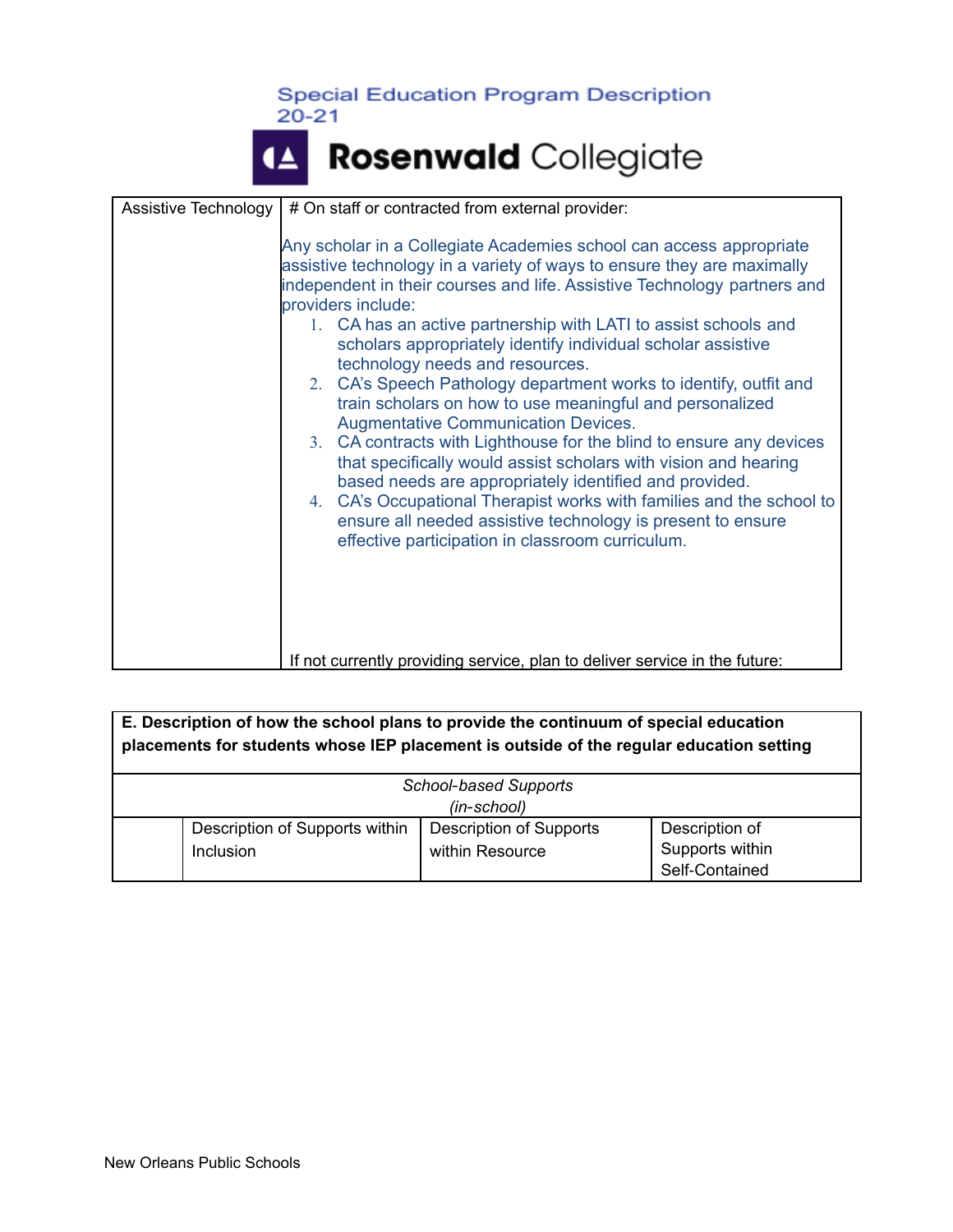### 14 Rosenwald Collegiate

| $9/T9-12$                                                                                                                                                                                                                                                                                                                                   | • RCA has special education<br>teachers providing case<br>management services and<br>inclusion support, including<br>specially designed instruction<br>within the general education<br>classroom. In collaboration with<br>teachers, the Director of<br><b>Student Support will lead EWS</b><br>(Early Warning Systems)<br>intervention implementation. As<br>a part of EWS, targeted data<br>metrics will be reviewed<br>regularly to ensure all scholars<br>are on track for meeting<br>appropriate and rigorous goals,<br>and if not on track, interventions<br>are quickly initiated.<br>• Collegiate Academies schools<br>provide a robust multi-tiered<br>system of supports, including<br>reading intervention, math<br>intervention, targeted mental<br>health services and a behavior<br>intervention continuum.<br>• Every Collegiate Academies<br>scholar with an Individualized<br>Education Plan has a case<br>manager who regularly<br>monitors data, partners with<br>teachers, partners with families<br>and works with the scholar to<br>ensure success toward IEP<br>goals and goals within general<br>education curriculum through a<br>variety of tools and resources.<br>$***$ | • RCA will provide small group<br>resource instruction outside<br>the general education<br>classroom to serve the<br>needs of scholars who need<br>more support academically<br>and/or social-emotionally to<br>reach their IEP, course and<br>post-secondary goals.** | <b>RCA will provide</b><br>$\bullet$<br>self-contained program<br>supports to serve the<br>needs of scholars with<br>more intense academic<br>and/or social emotional<br>needs to reach their IEP,<br>course and<br>post-secondary goals.** |  |
|---------------------------------------------------------------------------------------------------------------------------------------------------------------------------------------------------------------------------------------------------------------------------------------------------------------------------------------------|-----------------------------------------------------------------------------------------------------------------------------------------------------------------------------------------------------------------------------------------------------------------------------------------------------------------------------------------------------------------------------------------------------------------------------------------------------------------------------------------------------------------------------------------------------------------------------------------------------------------------------------------------------------------------------------------------------------------------------------------------------------------------------------------------------------------------------------------------------------------------------------------------------------------------------------------------------------------------------------------------------------------------------------------------------------------------------------------------------------------------------------------------------------------------------------------------------|------------------------------------------------------------------------------------------------------------------------------------------------------------------------------------------------------------------------------------------------------------------------|---------------------------------------------------------------------------------------------------------------------------------------------------------------------------------------------------------------------------------------------|--|
| **Collegiate Academies (CA) schools work to provide a continuum of services to ensure that every<br>scholar is in their least restrictive environment and constantly working toward their rigorous<br>post-high school opportunity. Every CA school works with the IEP team, including the family and<br>ob oobolor io portioinating in the |                                                                                                                                                                                                                                                                                                                                                                                                                                                                                                                                                                                                                                                                                                                                                                                                                                                                                                                                                                                                                                                                                                                                                                                                     |                                                                                                                                                                                                                                                                        |                                                                                                                                                                                                                                             |  |

scholar, to ensure that each scholar is participating in the programming that will most benefit his/her pathway toward success. This does not always perfectly fit into the three categories listed above. A scholar can be included in a special program (as listed below), but that does not mean that their services in that program are self-contained. Our special programs and services act as a part of the larger school community to ensure that every scholar is able to access the community academically, socially and functionally to the greatest extent possible and appropriate.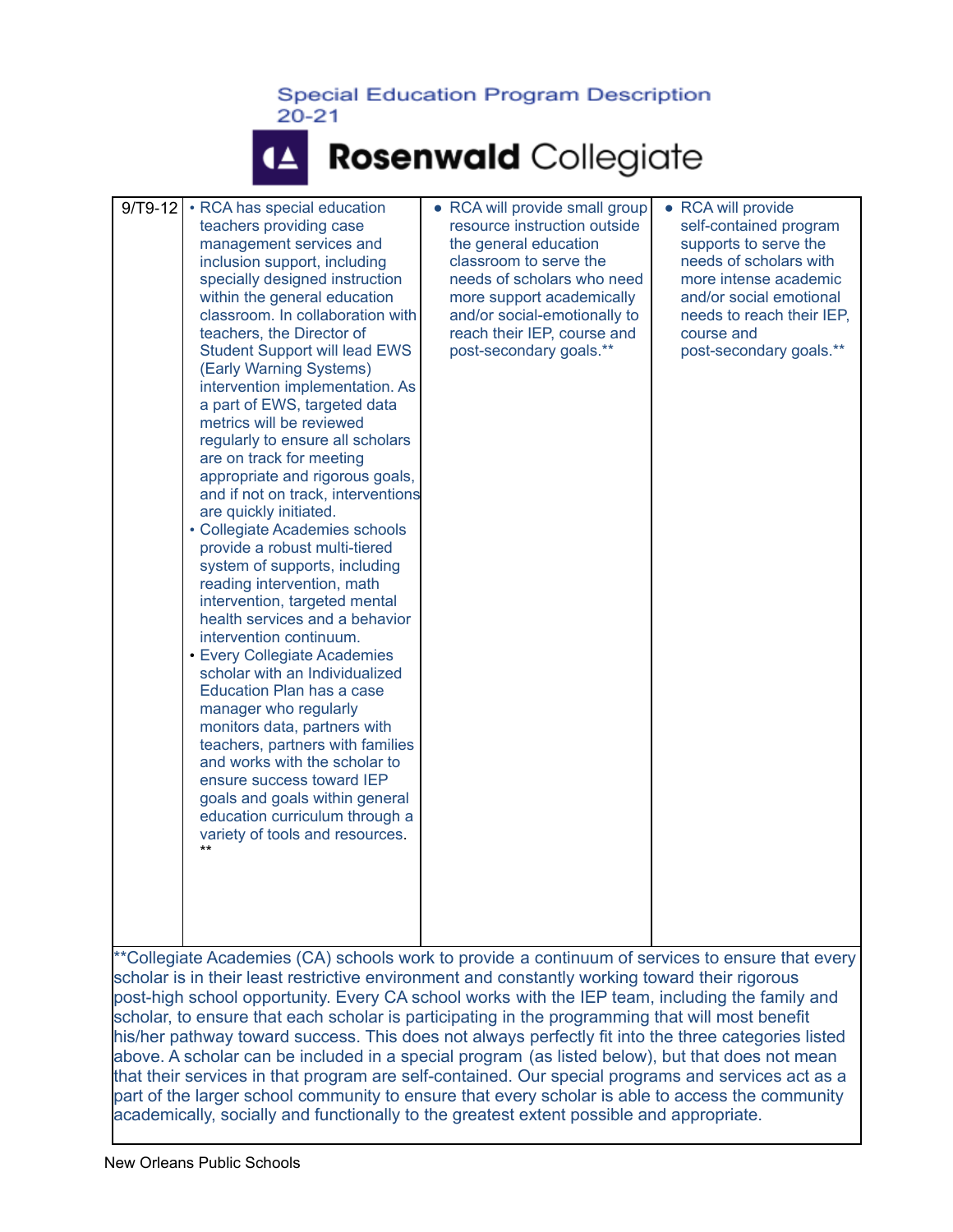$20 - 21$ 



| Description of extended school year<br>services: | lldentification:<br>Scholars are identified as needing extended school year<br>services by screening categories outlined in scholars'<br>IEPs and using data that is aligned to their IEP's<br>instructional plans.                                                                                                                                              |
|--------------------------------------------------|------------------------------------------------------------------------------------------------------------------------------------------------------------------------------------------------------------------------------------------------------------------------------------------------------------------------------------------------------------------|
|                                                  | Delivery:<br>Collegiate Academies' schools provide extended school<br>year services to scholars who qualify for individual<br>screening areas. Extended year services are delivered<br>alongside typical summer school and individualized based<br>on scholar's need and least restrictive environment as<br>outlined in the Extended School Year IEP (ESY IEP). |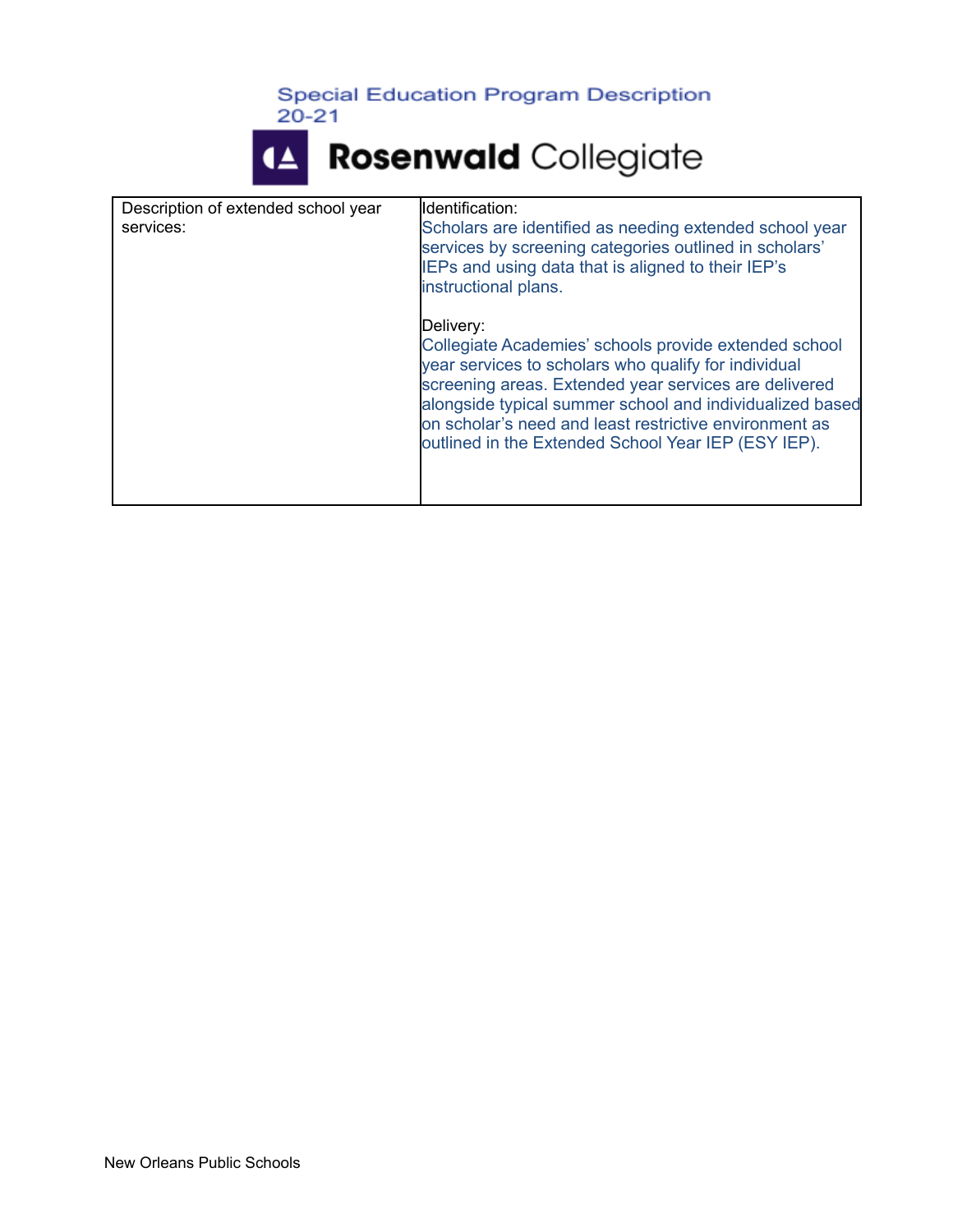

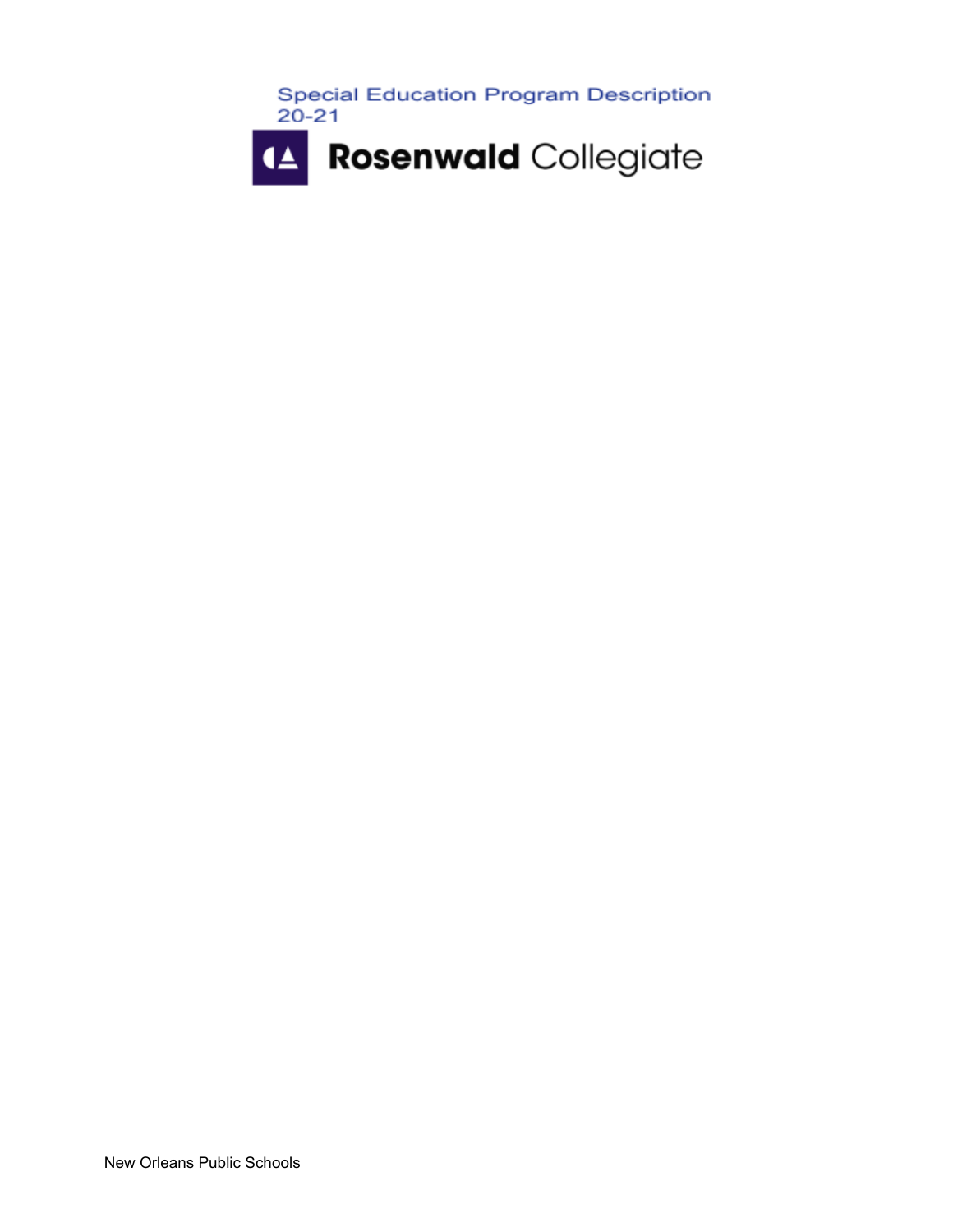# <sup>4</sup> Rosenwald Collegiate

| Description of             | Criteria for participation: IEP Team recommendations based on academic, social and                                                                                 |
|----------------------------|--------------------------------------------------------------------------------------------------------------------------------------------------------------------|
| specialized                | functional data and special education evaluation recommendations.                                                                                                  |
| program(s)                 | Delivery: Collegiate Academies Schools work to provide a continuum of special                                                                                      |
|                            | education and intervention services and programming. Specialized programs that exist<br>within this continuum of services include:                                 |
|                            | $\bullet$ REACH                                                                                                                                                    |
|                            | o Supports in this program include courses and services that work toward goals                                                                                     |
|                            | in the areas of developmental literacy and math alongside building transition<br>skills to support scholars as they progress toward rigorous post-high school      |
|                            | opportunities. Participation in this program can resemble what may be deemed                                                                                       |
|                            | more of a self-contained style of instruction for some scholars, while it may<br>resemble more of a resource style of instruction for other scholars.              |
|                            | o Scholars participating in REACH participate in targeted transition instruction                                                                                   |
|                            | and typically have an on-campus internship to generalize employment skills.                                                                                        |
|                            | o The teacher and case manager for this program works to provide holistic<br>supports by regularly collaborating with the speech pathologist, mental health        |
|                            | professional and other related service providers serving scholars in the                                                                                           |
|                            | program.<br>o All scholars who participate in the program meaningfully participate in larger                                                                       |
|                            | school-wide structures, activities and events.                                                                                                                     |
|                            | o A typical disability category of a scholar participating in this program includes                                                                                |
|                            | mild Intellectual Disability and Autism. However, it is critical to note that<br>Collegiate Academies schools do not place in programs based on disability         |
|                            | category.                                                                                                                                                          |
|                            | o As RCA is entering its initial year, staff will work to ensure the needs of the<br>students enrolled in our 9th grade class are met. The program lead will serve |
|                            | as case manager for students who will benefit from this program.                                                                                                   |
|                            | <b>• Essential Skills</b>                                                                                                                                          |
|                            | o Supports in this program include courses and services that work toward goals                                                                                     |
|                            | in the areas of developmental literacy and math alongside building transition<br>skills to support scholars as they progress toward rigorous post-high school      |
|                            | opportunities. Participation in this program can resemble what may be deemed                                                                                       |
|                            | more of a self-contained style of instruction for some scholars, while it may                                                                                      |
|                            | resemble more of a resource style of instruction for other scholars.<br>o Scholars participating in Essential Skills participate in targeted transition            |
|                            | instruction and typically have an on-campus internship to generalize                                                                                               |
|                            | employment skills.                                                                                                                                                 |
|                            | o Assistive technology identification, education and supports that work toward<br>independence are strategically addressed for scholars in need of devices.        |
|                            | o The teacher and case manager for this program works to provide holistic                                                                                          |
|                            | supports by regularly collaborating with the speech pathologist, mental health<br>professional and other related service providers serving scholars in the         |
|                            | program.                                                                                                                                                           |
|                            | o All scholars that participate in the program meaningfully participate in larger                                                                                  |
|                            | school-wide structures, activities and events.<br>o A typical disability category of a scholar participating in this program include;                              |
|                            | severe to moderate Intellectual Disability and Autism. However, it is critical to                                                                                  |
|                            | note that Collegiate Academies schools do not place in programs based<br>on disability category.                                                                   |
|                            |                                                                                                                                                                    |
|                            |                                                                                                                                                                    |
| New Orleans Public Schools |                                                                                                                                                                    |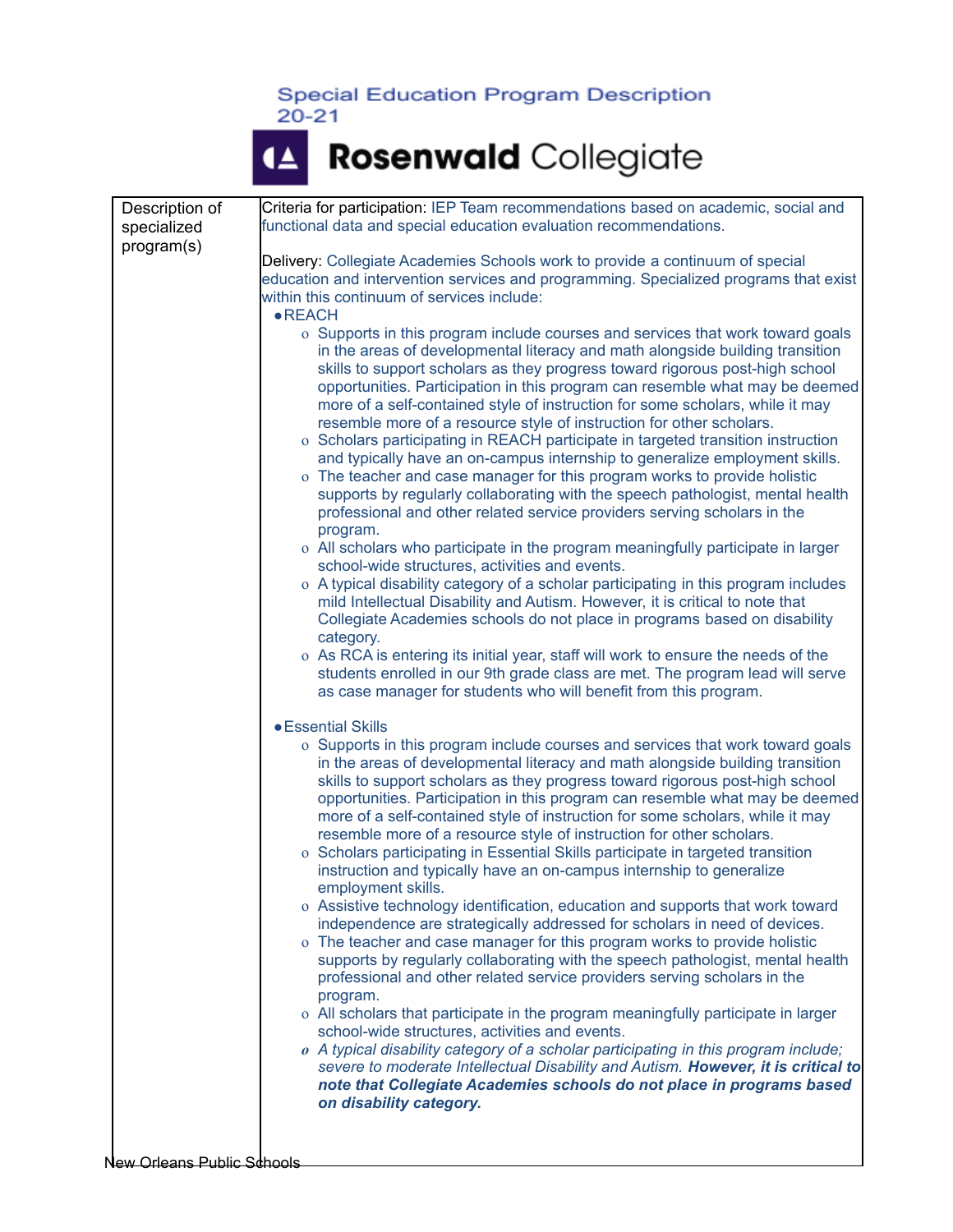|                            | • Journey Program (JP)                                                                                                                                                                                                                                                                                                                                                                                                                                                                     |
|----------------------------|--------------------------------------------------------------------------------------------------------------------------------------------------------------------------------------------------------------------------------------------------------------------------------------------------------------------------------------------------------------------------------------------------------------------------------------------------------------------------------------------|
|                            | o Scholars participating in the Journey Program have access to a continuum of<br>academic supports based on individualized needs.<br>o Scholars participating in the Journey Program receive increased counseling and                                                                                                                                                                                                                                                                      |
|                            | mental health supports throughout their day.<br>o Scholars participating in the Journey Program participate in increased positive<br>behavior incentive programming based on progress toward their individualized<br>behavior and social goals.                                                                                                                                                                                                                                            |
|                            | o Scholars participating in the Journey Program all have individualized behavior<br>intervention plans (BIPs).                                                                                                                                                                                                                                                                                                                                                                             |
|                            | o As RCA is entering its initial year, staff will work to ensure the needs of the<br>students enrolled in our 9th grade class are met. The Director of Student<br>Support and School Counselor will work collaborative to ensure a structured<br>checkin/check-out intervention for all students who will benefit from this<br>program.                                                                                                                                                    |
|                            | • Restorative Center                                                                                                                                                                                                                                                                                                                                                                                                                                                                       |
|                            | o Criteria for Participation: All Rosenwald Collegiate scholars are eligible to<br>participate in Restorative Programming (CARe). Scholars participate in CARe<br>programming when they are involved in disciplinary incidents. CARe<br>programming shifts the approach of discipline to a practice that is restorative in<br>an effort to lower suspensions, increase scholar engagement and academic<br>success.                                                                         |
|                            | o Delivery: CARe serves all scholars at Rosenwald Collegiate, including scholars<br>with disabilities. While scholars participate in restorative practices, they also<br>receive support with their academic and related service (Speech, Mental Health,<br>etc.) needs as outlined in their Individualized Education Plan (IEP).<br>o While participating in restorative programming, scholars focus on restoring<br>relationships that were harmed.                                      |
|                            | As a part of this process, scholars receive assistance in<br>planning, practicing and having restorative conversations with<br>the community members that may have been harmed during<br>the infraction. The restorative center teammates also provide<br>accountability and support in ensuring that scholars have the<br>conversation and reflect on how to approach the situation                                                                                                       |
|                            | differently in the future.<br>Additionally, scholars receive support in choosing a restorative<br>approach from the restorative center team, which includes both<br>mental health professionals and teachers.<br>Restorative Center teammates also work closely with data to<br>suggest additional interventions that a scholar may need if                                                                                                                                                |
|                            | trends suggest the need for more intensive intervention.<br>o In the instance that a scholar is not ready to repair their relationship with the<br>community and stays in the restorative center for more than a couple of hours,<br>they continue their course-work on a bank of computers that classroom teachers<br>keep current. Center staff can administer exams.<br>A referral to the center does not mean a student has to sit out<br>sports and other extracurricular activities. |
| New Orleans Public Schools |                                                                                                                                                                                                                                                                                                                                                                                                                                                                                            |
|                            |                                                                                                                                                                                                                                                                                                                                                                                                                                                                                            |